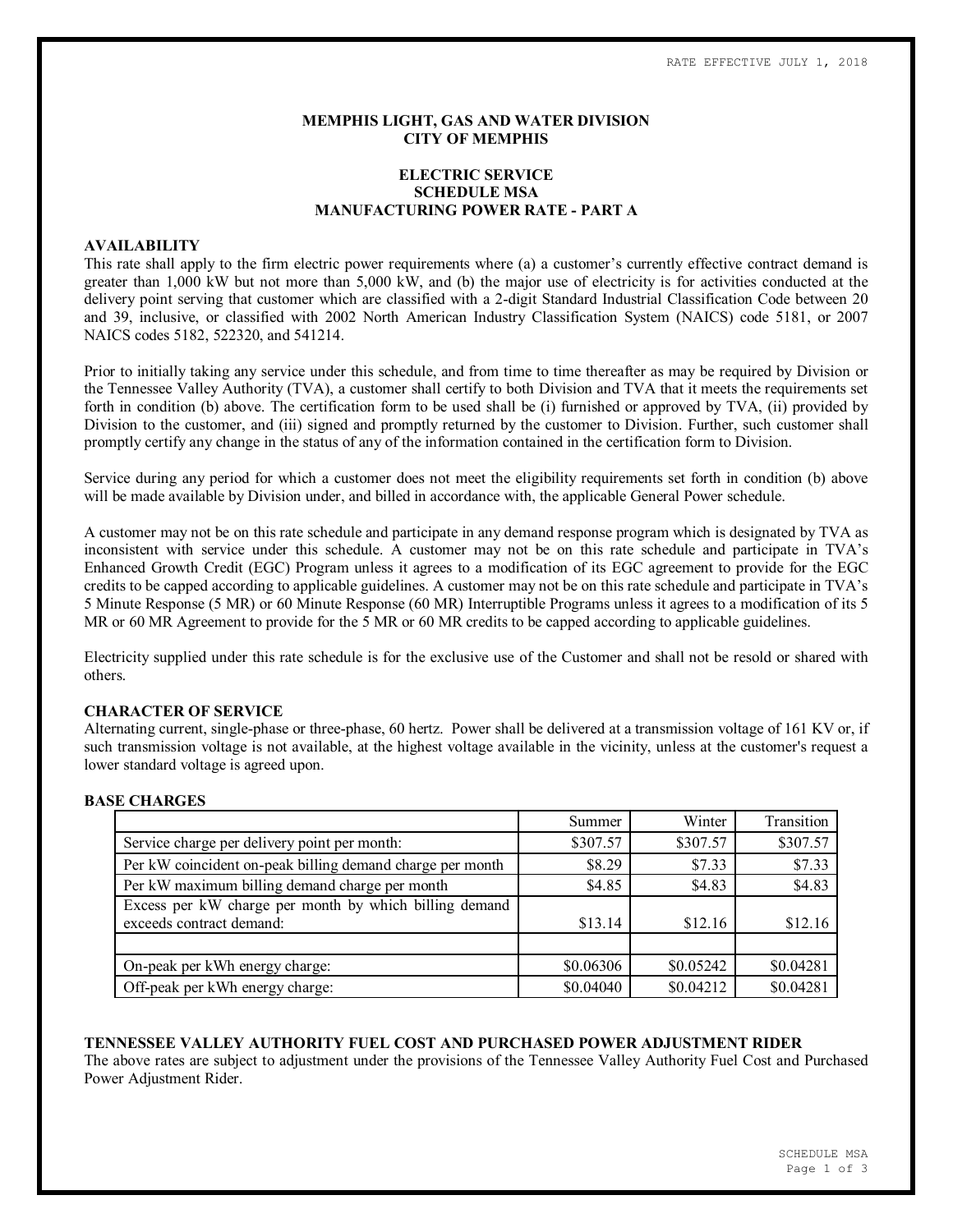#### **ADJUSTMENT**

The base demand and energy charges shall be increased or decreased in accordance with the current Adjustment Addendum published by TVA. (In addition, such charges shall be increased or decreased to correspond to increases or decreases determined by TVA in the value of the hydro generation benefit allocated to residential customers.)

### **DETERMINATION OF SEASONAL PERIODS**

Summer Period shall mean the June, July, August, and September billing months. Winter Period shall mean the December, January, February, and March billing months. Transition Period shall mean the April, May, October, and November billing months.

# **DETERMINATION OF ON-PEAK AND OFF-PEAK HOURS**

Except for Saturdays and Sundays and the weekdays that are observed as Federal holidays for New Year's Day, Memorial Day, Independence Day, Labor Day, Thanksgiving Day, and Christmas Day, on-peak hours for each day shall be from 1 p.m. to 7 p.m. from April through October and from 4 a.m. to 10 a.m. during all remaining months. All other hours of each day that are not otherwise defined as on-peak hours and all hours of such excepted days shall be off-peak hours. Such times shall be Central Standard Time or Central Daylight Time, whichever is then in effect. Said on-peak and off-peak hours are subject to change by TVA. In the event TVA determines that such changed on-peak and off-peak hours are appropriate, it shall so notify Division at least 12 months prior to the effective date of such changed hours, and Division shall promptly notify customer.

### **Determination of Coincident On-Peak and Maximum Billing Demands and Energy Amounts**

For purposes of applying the TOU Amounts of the base energy charges, the on-peak and off-peak kWh for any month shall be the energy amounts taken during the respective hours of the month designated under this rate schedule as on-peak and offpeak hours.

Division shall meter the coincident on-peak and maximum demands in kW of all customers taking service under this rate schedule. The coincident on-peak and maximum billing demand for any month shall be determined separately in accordance with this section

The coincident on-peak billing demand for any month shall occur during the 60-consecutive-minute period (beginning on a clock hour) used by TVA to determine Division's Standard Service On-Peak Billing Demand on its wholesale power invoice for that month. The coincident on-peak billing demand shall be the highest average during a 30-consecutive-minute period of the load metered in kW, and, except as provided below in this section, such amount shall be used as the coincident on-peak billing demand.

The maximum billing demand for any month shall be the highest average during any 30-consecutive-minute period of the month of the load metered in kW and, except as provided below in this section, such amount shall be used as the maximum billing demand.

The coincident on-peak billing demand for any month shall in no case be less than 30 percent of the higher of the currently effective contract demand or the highest coincident on-peak billing demand established during the preceding 12 months. The maximum billing demand for any month shall in no case be less than 30 percent of the higher of the currently effective contract demand or the highest maximum billing demand established during the preceding 12 months.

### **REACTIVE DEMAND CHARGES**

If the reactive demand (in kVAR) is lagging during the 30-consecutive-minute period beginning or ending on a clock hour of the month in which the customer's highest metered demand occurs, there shall be added to the customer's bill a reactive charge of \$1.49 per kVAR of the amount, if any, by which the reactive demand exceeds 33 percent of such metered demand. If the reactive demand (in kVAR) is leading during the 30 consecutive minute period beginning or ending on a clock hour of the month in which the customer's lowest metered demand (excluding any metered demands which are less than 25 percent of the highest metered demand) occurs, there shall be added to the customer's bill a reactive charge of \$1.17 per kVAR of the amount of reactive demand. Such charges shall be in addition to all other charges under this rate schedule, including minimum bill charges.